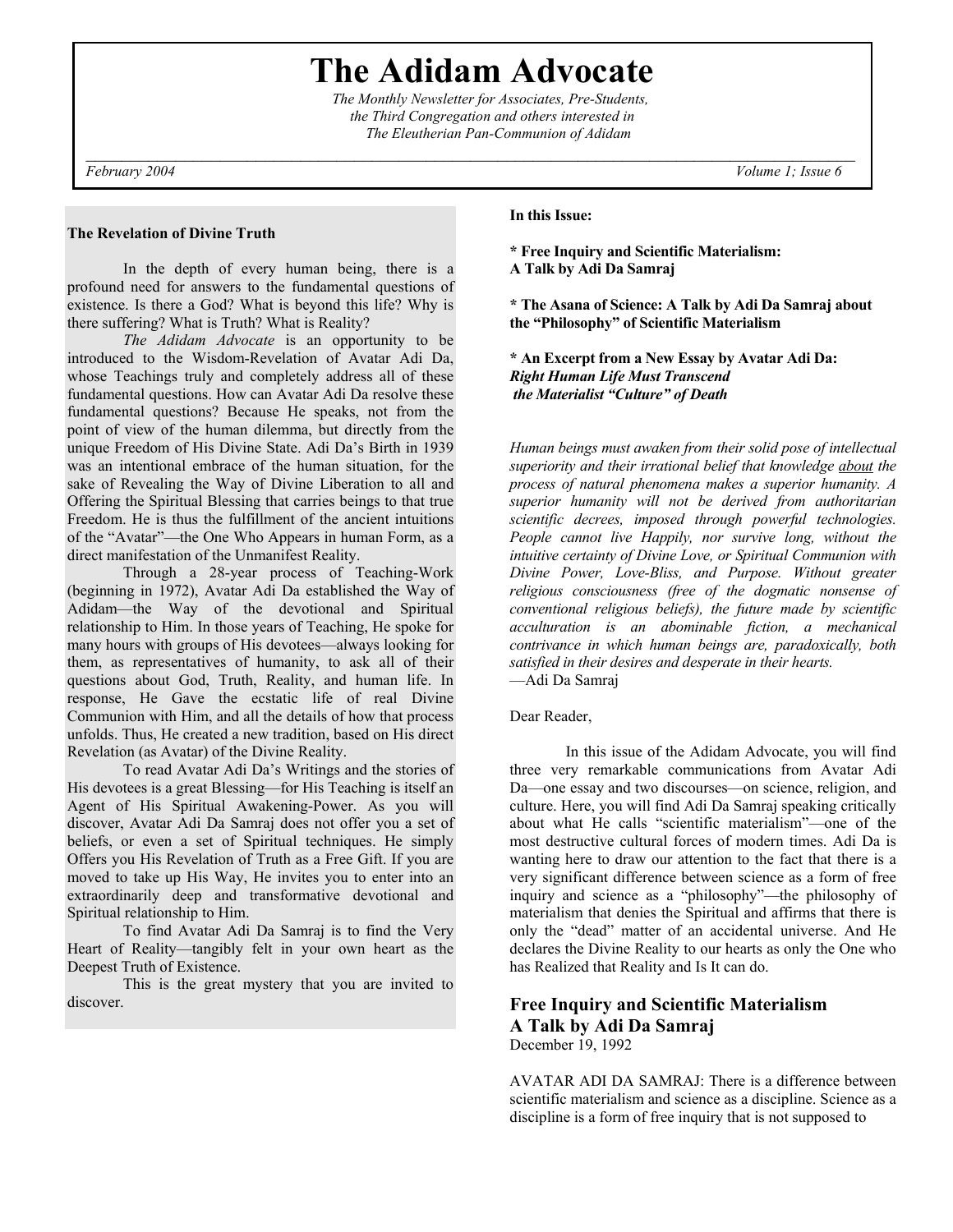predetermine results or to superimpose a point of view on reality apart from the investigation of reality.

 Scientific materialism, however, is a philosophy. It is not science, although it tends to be associated with the scientific movement. It is an ancient philosophy, the philosophy of materialism. It is a reductionist philosophy. It reduces reality to what is called "materiality", and it wants to base all notions of reality on that philosophical presumption.

 That is not science. That is a philosophy superimposed on the movement of science. Unfortunately, it seems that the scientific movement has become very much identified with the philosophy of materialism. Science as an effort of inquiry, freely done without presumptions, is useful enough relative to certain kinds of knowledge. Such knowledge is intended to acquire power over its object. Therefore, even science as free inquiry is associated with a philosophy of a kind that is an effort to achieve power, to overcome powerlessness in the face of a reality that is overwhelmingly powerful and controlling. It is an inclination to gain control over conditional existence so that conditional existence is more predictable, more under the control of those who are otherwise only suffering it.

 In that sense, then, scientific endeavor is not different really from the efforts of conditionally manifested beings altogether. But apart from that effort to survive, to know and have power and so on, the imposition of materialist philosophy on science is not justified.

 Recently some of us were playing the game called "Trivial Pursuit". One of the questions was something like "In 1975, what did eighteen Nobel laureates proclaim has no basis in fact?" The answer was astrology. Another question had something to do with black holes. Now, the presence of black holes in space is a theory—black holes have not been directly observed. Still, a body of scientists feel that the reality of black holes is a possibility worth pursuing, because they see certain effects taking place in space that suggest the presence of black holes. They have not declared that the reality of black holes has no basis in fact. They have not yet experienced a black hole directly, but they have not declared that black holes have no basis in fact.

 Yet when these Nobel laureates got together and declared that astrology has no basis in fact, they had not involved themselves in an investigation of astrology to the point of determining that it had no basis in fact. They were predisposed to claim that astrology has no basis in fact. Astrology does not fit with their philosophy. Their proclamation is not the result of their investigation, nor had their experience caused them to say astrology has no basis in fact. They are philosophically disinclined to have anybody investigate the matter, to have anything to do with it.

 What is the purpose of their proclamation, then? To get people to stop having anything to do with astrology. That is its entire purpose. It is a rather political purpose. It is the common thing done by the gathering of scientific materialists, who anathematize things without truly investigating them. Scientific materialists do things one way or another to prevent people from investigating things they do not think should be investigated.

 What is this, but a State-based philosophy that decides what you can do, think, even investigate? Yet science is supposed to be about free inquiry within the world-culture, examining reality with clarity, without presumptions that predetermine the result. What business does such a movement have in making such declarations and trying to control what people can do, think, or investigate?

 It is generally claimed that the scientific view is superior somehow to movements that previously dictated what people can do, think, or investigate, such as the Catholic church in the West, which once held—and still does hold in some places—control of the State and determined what was appropriate to believe, think, or investigate. Was it not only recently that the Pope declared that Galileo was right? Hundreds of years later! At the time when Galileo was alive, the Catholic church was in charge of politics generally and told people that they could not believe that the Earth is not the center of the universe, for example. It was not permissible even to investigate the matter.

 Now people of the scientific materialist faction have gained the power of the State, but they are doing the same thing again. Science is just the new official religion. The same kind of tendency still prevails politically. Scientific materialism is very much a political movement, not merely a philosophy or a body of ideas. It has achieved control politically, socially, and economically. It wants to survive on that basis, and thus we hear proclamations such as "astrology has no basis in fact".

 It is not just that millions of silly people read astrological predictions in the newspaper and want to think that maybe they are true. Something about that is perhaps a little, or even entirely, absurd. But it does not mean that astrology altogether has no basis in fact or is not worthy of further investigation. It is just that astrology does not agree with the philosophy of the times, and so it must be anathematized.

 Occasionally I look at *Scientific American* magazine, and I noticed a couple of articles about the fact that in Russia many people are becoming interested in things like astrology, metaphysics, UFOs, and non-establishment religious notions of one kind or another. These articles proclaimed that such interest is absolutely wrong and that people should be discouraged from such investigations. The magazine called upon scientists to establish propaganda movements in Russia, to hold conventions there of one kind or another, and to deal with the heads of state to suppress this inclination.

 I pointed out these articles to some of My devotees who are science teachers. Then a short time later another magazine arrived, a super-scientific publication not really written for laymen at all. This magazine reported that laws in Europe have been changed recently to regulate the preparation of homeopathic remedies. The article indicated that new regulations have been established to make the requirements for these preparations much more elaborate and strict so as to make it more difficult to use and distribute homeopathic remedies. Homeopathy is not part of the establishment. It does not correspond to the scientificmaterialist allopathic view. The scientific establishment does not want to compete with homeopathy, and so devices such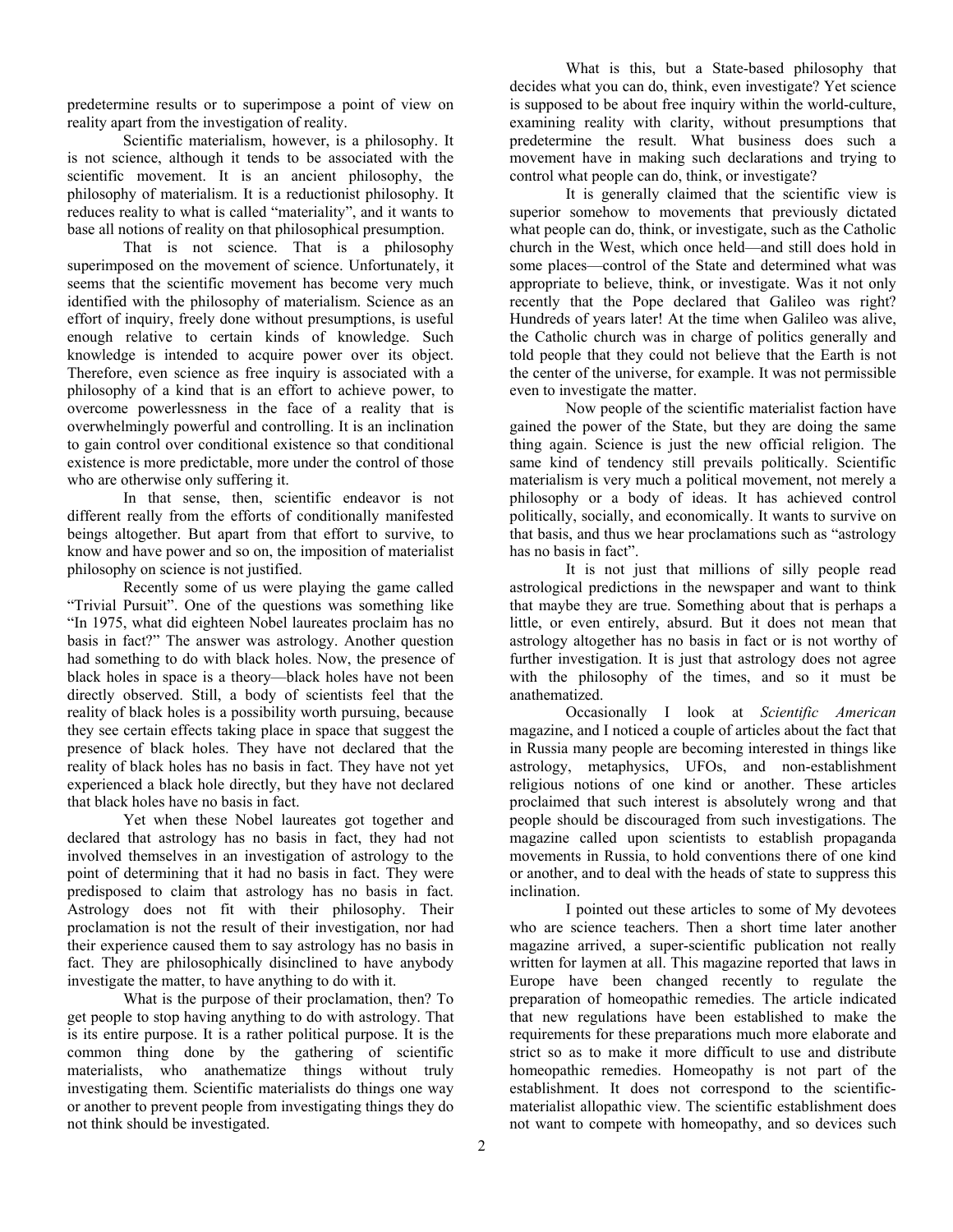as manipulating laws are used to suppress it.

 This is the world you live in now, a world where scientific materialism is essentially—certainly in the Western world and more and more worldwide—the official religion of the State. It is not that the scientific materialist movement has investigated all kinds of things that may have been traditionally believed or pursued and found them to be unworthy. It is philosophically disinclined to pursue them or to allow anybody else to pursue them.

 Therefore, understand that scientific materialism is a rather official, organized, philosophical point of view that has identified itself with State politics. And this is its special characteristic. Science is not that. Science is not inherently identified with materialism or with such politics. Science is just a form of free inquiry. Yes, it is intended to gain power over natural existence, but it is not inherently identified with materialism. It has the potential to discover something more.

 At the leading edge of science, particularly in the realm of physics, the discoveries, the theories tested, and so forth are suggesting that reality is of a different nature than could possibly be described as material. Having come to such a point of view, scientists are finding themselves in a difficult situation because science takes place in the world of scientific materialism. Much of what the leading edge of physics and of science in general is proposing and also discovering does not square with scientific materialism. Therefore, science has again become the circumstance of controversy and conflict.

 If scientists are to obtain grants of money from the State and be legitimized by the State, anything they do must square with the philosophy of scientific materialism. Basically that is the obligation.

 In the Western world, the Catholic church was at one time in charge of the State and could determine what people could think and do and investigate. Now there is also an official philosophical, or what could be called "religious", point of view. And it becomes the measure of everything. If you want to get the money, have political power, be legitimized, be employed, you must somehow show that you are one with that point of view, that doctrine.

 Several hundred years ago one had to prove that whatever one was doing and saying and thinking was allowable within Catholic Christian doctrine. Even more recently, the Communist movement, for example, has been an official doctrine of the State, a kind of religion or pseudoreligion. To survive, to be legitimized, in that State, one had to somehow convince people that one was toeing the line of that doctrine. This is an unfortunate situation, and one that is repeated over and over again. Right now, all human beings are in general living in this same situation. This is the politics of the world you live in.

 You may imagine that because you may live in what is called a "free society" the politics of your society is all about free inquiry, the freedom to investigate. You should be much more sensitive to the controlling influences that exist even in the present situation.

# **The Asana of Science A Talk by Avatar Adi Da**  October 25, 1980

 *Twenty-three years ago, Adi Da gave the following discourse, "The Asana of Science", which was to become one of His classic statements about the "philosophy" of materialism. The Sanskrit word "asana" means "pose" and Adi Da uses that word here to mean the "disposition" or "attitude" of science.* 

AVATAR ADI DA SAMRAJ: Science is commonly described as a way of observing the natural world, a method of excluding or abstracting the viewer from the process of observation, so that what is observed is a "reality" untainted by the presence of the viewer. This process of acquiring knowledge is concerned not with transforming the viewer but with learning about the so-called objective, or natural, world independent of the viewer.

 Now, this is an interesting notion of human activity. People are so used to the presence of science and technology in today's culture that they accept science as a natural activity, a sort of professionalization, or technical elaboration, of something that everybody is already doing. But the activity of science may not be natural at all. It is something you are already doing when you conceive of the objective, or natural, world apart from yourself. Yet if you become sensitive to the real condition of your existence, can you truly say that you ever experience or have anything whatsoever to do with an objective world? Do you ever contact anything objective, or independent of yourself?

 The common presumption of daily human life is that there is an objective world, but this presumption is simply a convention of egoic life and of present-day society. Science bases its sophisticated activity upon this conventional view of life. It seems natural enough to say that you live in the physical world. You are sitting around here in this physical world with many other people, right? To speak of a physical or objective world is simply a convention of your existence, whereas in fact you do not have any actual experience of an objective, or independent, world. Your actual experience is much more complex and undefined than that convention suggests.

You refer to yourself as "me" and "I", but if you were asked what "I" is, how could you ever come to the end of the description? Obviously you have not entered into an exhaustive self-analysis or observation of yourself before using the terms "me" and "I" as self-references. If you understand how you presume the reality of a so-called objective world, you will not find an "I" that could possibly have so much as a foot inside a physical world or that can be so defined and confined. This "I", which is ultimately only conscious awareness, this individual being that is aware of phenomena, has no direct connection to an independently objective world.

 The conscious being is related to a so-called objective world through the process of conception and perception. You conceive and you perceive and therefore you presume an objective world, but you do not in fact have any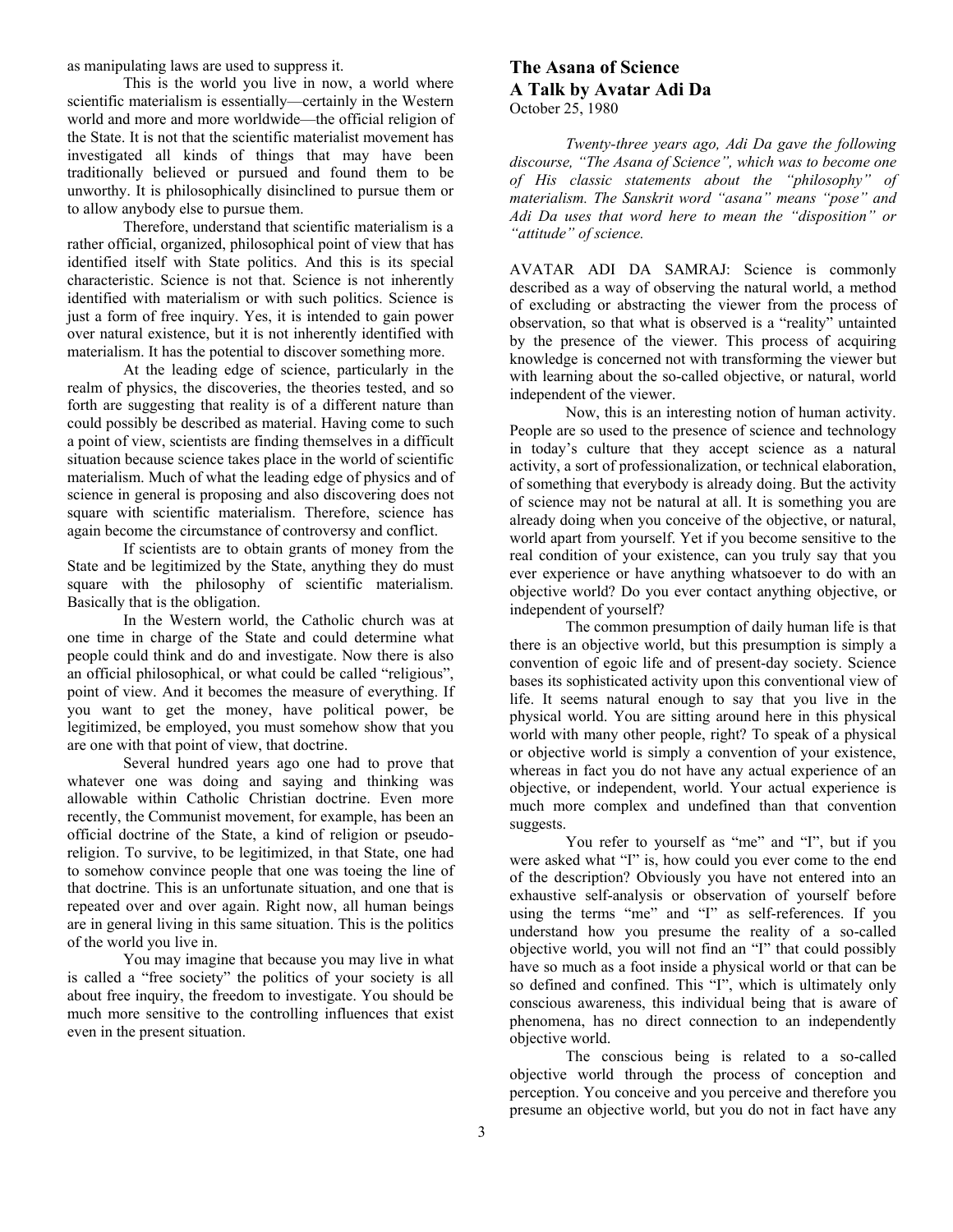actual contact with the world itself. You are associated with perceptions but not with the world. Thus, you never directly experience a "world" as an independent reality. Yet as you experience this whole affair of perception and conception, you make certain conventional judgments. You establish certain conventions of thought, communication, and action whereby you say things like "There is this external world here" and "I am me, and you are you". You say these things, but they are purely conventional statements with no ultimate philosophical stability. The notion of a physical world in which you exist is a conventional notion, an idea, a presumption on which you can act, but a presumption you need not even share with others. It is not universally accepted that there is an independent gross physical world. Many other cultures have had totally different views of reality, and they have used other conventions to determine their behaviors. relations, and ideas.

 Science presumes to seek direct knowledge about a world that is independent of human beings. In doing so it has created other effects that have cultural, psychological, and even Spiritual significance. Science has become the dominant point of view of society everywhere, and it thus has established a way of life wherein human beings universally presume that the "real world" is the physical world and that the world of the psyche, the so-called internal realm, is unreal, or merely caused by the external world. Thus, science abandons the primary feature of human experience. In fact, you could even say that science is not a truly human activity, because in its pursuit what is specifically human—the inherence of personal consciousness in the Divine Reality—is fundamentally suppressed, abstracted, and separated out.

 According to the philosophy of science, people are supposed to pursue knowledge about the external world, rather than participate in a total world wherein reality includes not only the objects of perception and conception but the process of perception and conception as well as the conditional being, or living consciousness, in which perception and conception are experienced or acknowledged. Science does not presume reality to be the total human condition. It presumes reality to be external to the human condition, and in its study of that reality it suppresses the human condition as a medium of association with phenomena. Therefore, science has chosen the so-called external world as the real world and presumes that all the other dimensions of existence with which human beings are directly associated are unreal, or simply caused by the "real" world, which is the gross, physical, material, external universe.

 In Truth, the condition of your existence includes more than the so-called external world. You are always simply existing, simply conscious. Every other feature of your existence is an object to your own living consciousness. If a thought arises, it is witnessed, or observed, in consciousness. If a sensation arises, it is witnessed. If a room is perceived, it is witnessed. The fundamental aspect of your experience, therefore, is this living consciousness, which has no features of its own. Everything arises as an object to this living consciousness through a spontaneous process of perception and conception.

That process of conceiving and perceiving notices

and experiences various forms, some of which are related to what is called the "external", gross world and others of which cannot be found there at all. For instance, you cannot always find the environments of your dreams in the gross world—at least according to the conventions of thinking, you could say that you cannot find them there. You associate the many levels of conceived and perceived objects with different dimensions of experience. Therefore, there is living being, or living consciousness, and there are the processes of conception and perception, and then there are various forms, gross and subtle, that are interpreted and evaluated according to various conventions. But your actual situation includes all three of these fundamental conditions—the living consciousness, conception and perception, and forms—in dynamic association with one another.

 Science is a human invention and a development of one specific convention of interpreting reality exclusive of other possible conventions. Thus, in the scientific convention, living consciousness in association with the process of the conception and perception of forms becomes a single conventional presumption at the level of human relations in space and time. The conception of "me" or "I" is basically the process of conception and perception referring to itself. This body-mind, or the process of conception-perception, calls itself "I". It refers to itself as if it has thoroughly investigated itself and thus knows exactly what it is meaning when it says "me" or "I". But the "I" is just a convention of reference, not necessarily the product of a thorough analysis of its true nature. "I" is a rather intuitive gesture, but it is also just a convention that permits ordinary communication and activity.

 Therefore, if the process of conception and perception is uninspected, it conceives of itself as an independent self over against all possible forms that arise. Once this presumption is made (and it is made for very ordinary reasons), it is possible to say things like "There is the external universe." But to call the realm of conceived and perceived forms an "external universe" does not signify that one understands anything profound or that one has understood the true Nature of that realm, any more than to say "I" or "me" means that one has thoroughly analyzed and understood the conditional self. It is simply a convention of reference.

 Scientific activity is not inherently evil, but it does become an evil or destructive force if it is permitted to dominate one's world-view and to remain unaccountable to one's total realization of existence. In the present time the conventions of science have been taken absolutely seriously, as if such conventions had ultimate philosophical force, and the materialistic point of view of science has been permitted to do great psychological harm to humanity. By divorcing reality from the realm of people's actual existence, science has attributed reality to that which is apparently outside your existence. It has made the so-called physical universe the realm of reality, and it regards everything else to be an effect of the material world.

 The reality of the external world to which science points has no psychic depth. It is a plastic mass of events. When scientists study the human being, they want to prove that the mind, the psyche, and the essential being are the effect of bodily existence and thus the effect of matter. They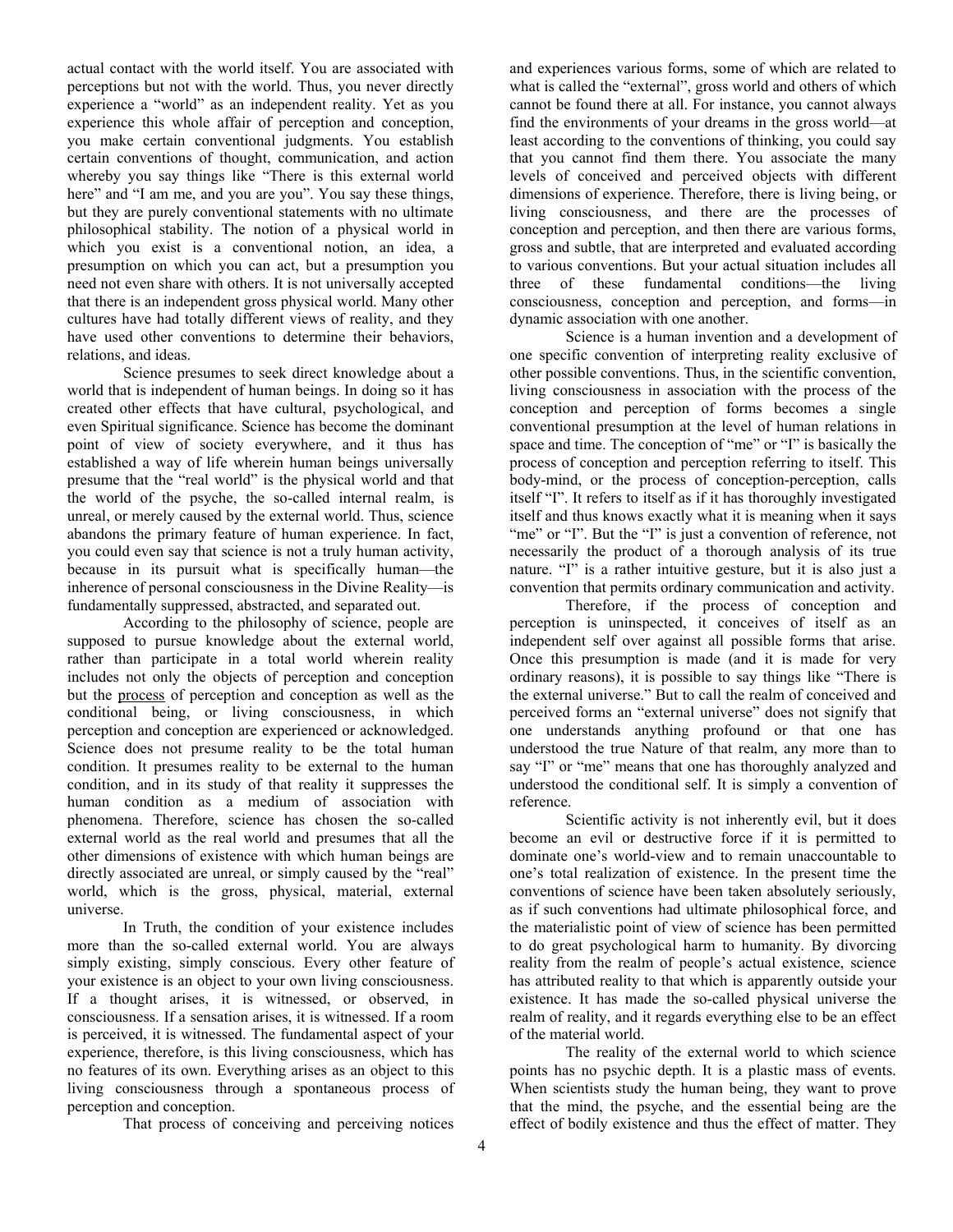conclude that if the mind is caused by matter, then it is basically unreal, secondary, not a primary reality. From that point of view, however, to pursue knowledge about reality one must dissociate from one's own being and find a way to become involved with a so-called external, objective world. Science as such a discipline of knowledge can be of value, but as a point of view about existence it is destructive and psychotic.

 You do not exist merely in a physical universe. You exist in a multidimensional condition, every aspect of which is totally real and mutually related to all other aspects. These many dimensions condition one another and bring one another into existence. As a matter of fact, you never observe anything's ever being brought into existence. Existence is an inherent Attribute of the Divine Reality. All these appearances are just transformations, or changes. Nothing ever comes into existence. Nothing ever passes out of existence. Things only change. They become apparent and unapparent, identifiable in one moment and unidentifiable in the next. This truth is demonstrated in the law of the conservation of energy conceived by modern physics, which states that energy is never destroyed but is, rather, ceaselessly transformed.

 In the ancient world, essential human existence, as well as social and cultural existence, was not created and defined by the point of view of science or anything like science. Even though some science-like enterprises may have developed in those times and places, the fundamental conceptions, or presumptions, that created the model of human existence and established the circumstances and processes of daily life were often based on a total and fully human presumption about the conditions of existence.

 Science is a dehumanizing adventure when made into an absolute philosophical point of view, because it chooses a reality independent of human existence as the subject of its investigation, makes that reality the force that defines human existence, and makes the physical universe senior to, superior to, or more real than one's essential being and the subtler dimensions in which one participates constantly. Science excludes the subtle dimensions of energy, the dimensions of psyche, and the dimension of essential being, or the living consciousness. But all these conditions are your true Condition. The mere external, or objective, physical world, which is only a conventional notion anyway, is a fraction of the total Condition of which you are directly aware in every moment. The physical universe that science wants to investigate itself represents only a portion, one dimension, of a much broader scale of dimensions in which you participate.

 You exist simultaneously in many dimensions. You fluidly move attention through those dimensions. Your attention can pass from gross physical phenomena into thinking, into visions, into revery, into a state transcending all gross consciousness, into psychic awareness of what appear to be environments or worlds that have nothing whatever to do with this one, dissolving in Consciousness Itself, or Being Itself, Which has no references whatsoever, and then moving back again through all of these dimensions one by one. You can, therefore, presume a Condition of existence wherein all

these dimensions are simultaneously existing, simultaneously real. But, since science is founded not upon the observer but upon the observed, it does not have this flexibility of movement through many dimensions, and it is not possessed of the paradoxes of actual human existence.

 Many scientists and people sympathetic with the scientific world-view do not seem capable of thinking about what they are doing. They have no more insight into their presumptions and motives than enthusiastic religionists or "creationists" possess in their domain. Scientists do not rigorously understand that science itself is a chosen, specific development of a single aspect of conventional human understanding. In the enterprise of science the mind and the body are used for a specific kind of work. But apart from that, all the dogma about the total universe and about reality and existence itself, and science's anti-Spiritual, anti-religious, anti-psychic point of view, and its Victorian, archaic materialism, and its prejudices against other kinds of knowing—all of this is insidious, not merely nonsensical, because it has such a profoundly negative effect on human beings.

 Meanwhile, many scientists who adopt this dogmatic approach act as if they were super-intelligent people with their tweedy, pipe-smoking, complicated linguistic minds. This is the archetype of intelligence, is it not? This is the way you are supposed to be if you are intelligent. Well, this archetype does not necessarily represent intelligence. It is just a pose. Real intelligence must be fiercely capable of investigating every aspect of existence, including the very process of knowledge that is called "science".

 Science has now become so legitimized, and people have become so serious about it, that they are beginning to forget that on a very basic level they feel there is something ridiculous and even threatening about science. When it first appeared, science was regarded as heresy by the Catholic church. Then it became thought of as just craziness, and scientists were always depicted as mad. Madness and science were regarded as the same thing in those days. When science first began to become prominent, before it became really official—at that crossover point from the Middle Ages and the Renaissance into the so-called Age of Enlightenment and then the Romanticism of the nineteenth century—science was regarded to be possibly aberrated. Many stories, such as the tale of Frankenstein, appeared during that time. Science was regarded as a kind of balminess, or madness.

 On some level people are still very humorous about science. They know that the left-brained, tweedy character is a poseur, and they know that science is a pose, an asana. Apart from the specific enterprise for which this asana, or pose, of science was invented, it does not represent the disposition wherein one is Divinely Enlightened, Free, Happy, totally associated with all of the factors of one's existence.

 To do science one must assume a pose that is not the disposition of the human being contemplating Infinity. When science begins to propose that this asana is the disposition one must assume relative to everything, then it becomes mad. People must be able to reconnect with their humor, their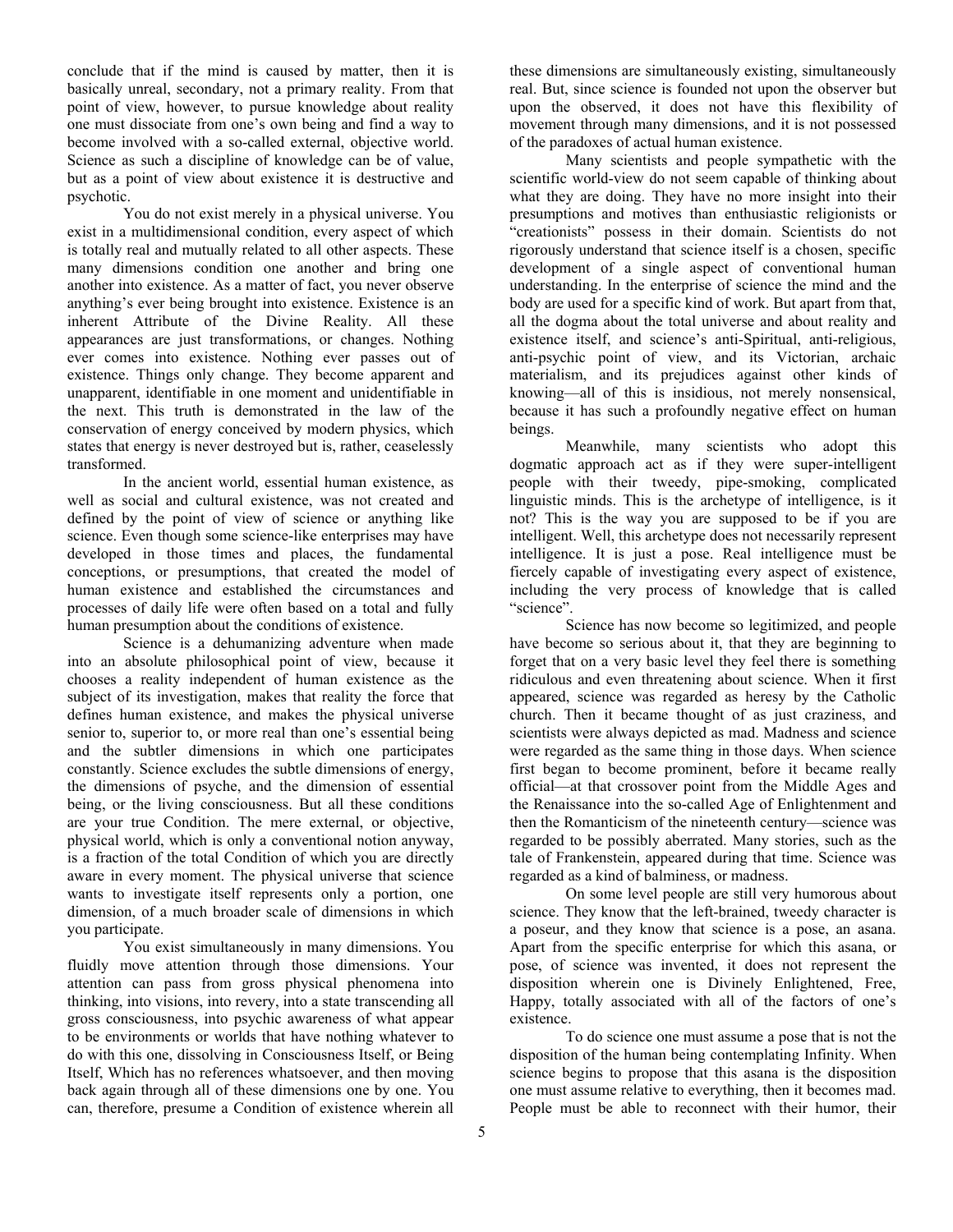primitive sense of the poseur that they can be and of the ridiculousness of their postures. To live all of life in the pose of science, to make the asana of science a style of living, is like trying to eat dinner while standing on your head!

 The Western disposition makes the human being into a moral robot whose only significance is the accomplishment attributed to the few individuals who have made scientific discoveries at critical moments. From the point of view of scientific dogma, those are the only human beings who have really done anything other than be confined to illusions. Everybody else is sort of babbling along in fear, believing all kinds of nonsense. Here and there you find some character in a tweed coat with a pipe who is able to break free of all that and see how objects move in space!

 In terms of the ability to observe and comprehend, there is something remarkable about such individuals. But other people have accomplished just as many remarkable things in relation to a totally different way of knowing, a more comprehensive or total way of knowing or realizing human existence. Even so, there are many babbling, frightened people. But one can babble and be frightened as a scientist just as much as one can babble and be frightened as a conventionally religious person.

 The true alternative to the extreme pose of science, however, is not the traditional option of orientalism. The oriental enterprise—which not only developed in the East but which has been a feature of humanity all along, East and West—has provided the domain for religion, Spirituality, mysticism, magic, and all the elaborations of the psyche. Because oriental enterprises attribute reality only to the fundamental depth of the subjective being and not to the world of forms, they tend to be ineffectively related to the world of forms. Therefore, if the domains of religion, Spirituality, mysticism, and magic are not held accountable to actual, literal processes, they can develop all kinds of illusions and create views that are purely imaginary, suggestive, or archetypal. Those views may be unified, but the phenomena they are unifying can be totally imaginary, merely psychic and subtle, and only partially objective in relation to the material world. Thus, human mind and human culture, when permitted to develop exclusively along oriental lines, tend to create a culture of illusions.

 Science as it is known today appeared historically at a time when religious enterprises (particularly Christianity), dominated by orientalism, had become so filled with illusions that early scientific observations were arbitrarily condemned and anathematized, just as science now arbitrarily condemns and anathematizes non-illusory, real features of psychic and Spiritual realization. Scientific discoveries were declared heretical because they did not square with the assumed imaginary cosmic picture that had been created by religionists. Then, as science itself began to achieve more and more dominance (because it was discovering some real facts), the Church, the religious point of view, the oriental disposition itself, began to be viewed as wrong. Not only were some of its presumptions or ideas presumed wrong, but religion itself was presumed wrong.

 Now the world is at the opposite end of this historical pendulum. At one time even the Western world was profoundly associated with the religious consciousness of orientalism (in the form of Christianity, specifically), but now that whole enterprise is presumed to be false. Another worldview, another way of knowledge, another kind of cult, has achieved power and has become associated with the State and the machinery of worldly power, and it is using that position to dominate its opposite.

 To transcend the limitations that are obvious at the present time, human beings must transcend all of the historical alternatives. Humanity must transcend the limited disposition of science that now dominates, as well as the limited disposition of the oriental view that seems to be its primary alternative. In order to transcend all these limited features, human beings must simply and directly observe and "consider" their existence as a whole, before making any of these limited presumptions, before assuming or engineering their existence as a choice between the occidental and the oriental dispositions. You must conceive of your existence as it is altogether. You must observe it and see that it is altogether existing and real in every dimension, not just in one dimension or feature. And your real existence, your free and Happy existence, is to be realized only in the asana, the attitude, of your total Condition, rather than in your choice of a single aspect of that Condition.

# **An Excerpt from Right Human Life Must Transcend the Materialist "Culture" of Death**

 *In this essay, completed by Avatar Adi Da in late September of 2003, He addresses the culture of materialistic thought at its root, which is the presumption that everything is only "matter" and that death, or non-existence, is the ultimate destiny of everything and everyone. He speaks about the fact that anyone who is identified with the physical body cannot help but presume that this is so and goes on to explain all the implications of this presumption as well as its ultimate cure. Here, we offer the initial and final passages of this essay for your contemplation.* 

## "Consider" This.

 The gross (physical) human body is, literally, a death machine. It is not merely, in fact (or as a result of some future conditions), going to die—it is (now, and from its beginnings) patterned to die. Indeed, it intends to die, and even makes itself die. It progressively brings itself to death.

 Thus, from the moment of its birth (and even from its conception), the gross (physical) human body—in and of itself—is not about life, but about death. Therefore, to truly be about life requires a unique and profound disposition.

 Having been born in gross (physical) bodily form, you (in reaction to the perceived and conceived imposition of limited and threatening conditions) become bound to the gross point of view of identification with the physical body in and of itself, as a separate entity. As a result of that reactive (or self-contracting) gesture of identification, you are (thereby) bound to the natural program of the physical body, which is death itself. Consequently, you are reactively enacting a separate and separative life that is entirely about the disposition of death and the self-reinforcing reaction to the natural inevitability of death.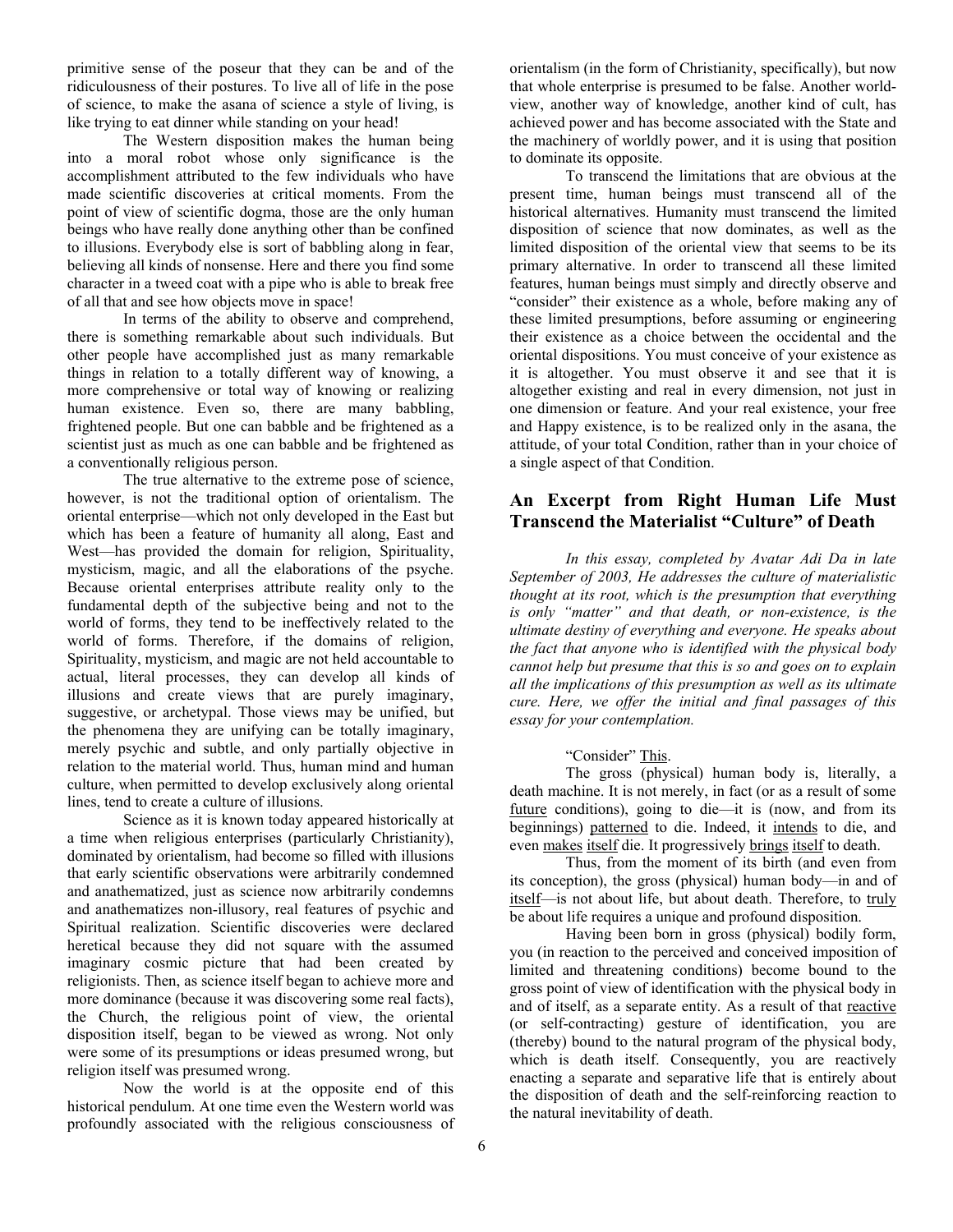In this "late-time" (or "dark" epoch), the common human world is characteristically (and altogether) invested in this gross disposition of identification with the seemingly separate gross (physical) body—and, therefore, the common human world is becoming overwhelmed with the "culture" of death.

 This "culture" of death (which is, in actuality, an anti-culture) is not merely the result of some kind of philosophical "taste" for the idea of death. Most fundamentally, the "culture" of death arises from the universal ego-act of identification with apparently separate existence and (in particular) with gross (physical) existence as the separate physical (human) body. The inevitable result of this ego-act is that consciousness becomes identified with the patterned "program" of death and fails to generate (or even allow for the possibility of) any greater philosophy.

 All of this is not to say that human beings should adopt the disposition of wanting to somehow separate (or dissociate) from the gross (physical) body. The necessary transformation in individual and collective human culture will come about only through the Divine-Grace-Given Awakening to the responsive (and counter-egoic, or noncontractive—rather than reactive and self-contracting) disposition. The responsive (and participatory, and egosurrendering) disposition inherently transcends the body, and (thereby) inherently transcends death. In that case, a different kind of individual and collective human culture is made possible. That culture is the death-transcending culture of life itself—which is (necessarily) a culture of Spiritual practice, and (ultimately) the culture of Divine life. Unfortunately for all, it is that very culture of human, Spiritual, and Divine life which has now been propagandized out of the realm of possibility by the dogma (or thoroughly reductionist point of view) of scientific materialism (and everything that flows from that benighted point of view).

 The dogma of scientific materialism cannot be effectively countered by conventional (or merely exoteric) religion—because conventional (or merely exoteric) religion is based on a calling to embrace a culture of beliefs that (whether or not the beliefs themselves are truly valid) cannot really be upheld (or supported) by the presumed-to-beseparate body (or egoic body-mind) that would want to believe in it. The naive (and even utopian and egoimmortalizing) tenets of conventional (or merely exoteric) religion cannot be really and thoroughly believed by the ego (or the separate and separative body-mind), because the ego (which is inherently reactive and self-contracting) is grossly and materialistically body-bound (and the gross physical body itself is naturally programmed to produce death).

 Thus, falsely upheld (or ego-bound) religion is (like scientific materialist philosophy) a symptomatic characteristic of gross ego-"culture". Indeed, it is, principally, the combination of grossly bound (scientific materialist) anticulture with widespread exoteric religious fanaticism that has produced the "dark" realities of this "late-time".

 There is no objection to be made to science itself, simply as a mode of enquiry. Science itself can, of course, be a very useful and beneficial human enterprise. The fault arises when the enterprise of scientific enquiry becomes

associated with a "culture" of false presumptions—in particular, a philosophical tradition of materialism (which aggressively insists that gross physical "matter" is the "only" reality). The (necessarily, reactive) philosophy of materialism is the same phenomenon (on the collective scale) as the reactive self-identification with the apparently separate gross (physical) body (on the individual scale). The presumption of "matter-only"—or the subjective identification with the material body—is (inherently) a dying thing, a philosophy of the dead. . . .

 . . . In the common ego-world, conflict (or the confrontation of opposites) is enshrined as a "value"—or, indeed, as the chief means of stimulating oneself to remain "interested" in life. Indeed, conflict itself is made to seem irreducible, or a quality of life that is inherently the case with the devastating (though almost entirely unrecognized) consequence that Truth (or the right, true, and final resolution of any and all conflict) is, in effect, held to be impossible to find. This is so because "point of view" is held to be the ultimate "value"—and points of view are always (and perpetually) in opposition to each other.

The ego-"culture" of this "late-time" (or "dark" epoch) is all a play upon the most limited possible point of view: identification with the gross (physical) body—and, therefore, identification with a natural (or, otherwise, presumed) process that inevitably leads to death. The entire world of the "late-time" is bound to this philosophy of utter "darkness".

 Right human life is not a matter of any kind of "dialogue" (or, really, competition) between different points of view. Right human life is a matter of Truth. And, therefore, right human life is a matter of transcending "point" of view", contradiction, and conflict.

 Right human life must be based on Truth—and, therefore, on rightly understanding Reality Itself. Without such right understanding, humankind is merely participating in a tragic error—an error that results in perpetual conflict and death.

 For the Sake of right understanding (and Divine Self-Realization) of Reality Itself, Truth Itself, and Happiness Itself, I have Given My Avataric Divine Wisdom-Revelation to the entire world. By Means of My Avataric Divine Wisdom-Revelation (and My Avataric Divine Self-Revelation, and My Avataric Divine Spiritual Self-Transmission), humankind (now, and forever hereafter) has the possibility of understanding and transcending the terrible tendencies of this "dark" time and all future time.

 Therefore—for the Sake of all and All—"Consider" This.

If you would like to read this essay in its entirety, please call the Adidam Center and Bookstore of Los Angeles (310-358- 0555) and ask for the new collection of recent Writings by Avatar Adi Da, *Consider This*, Volume One, from the Dawn Horse Press.